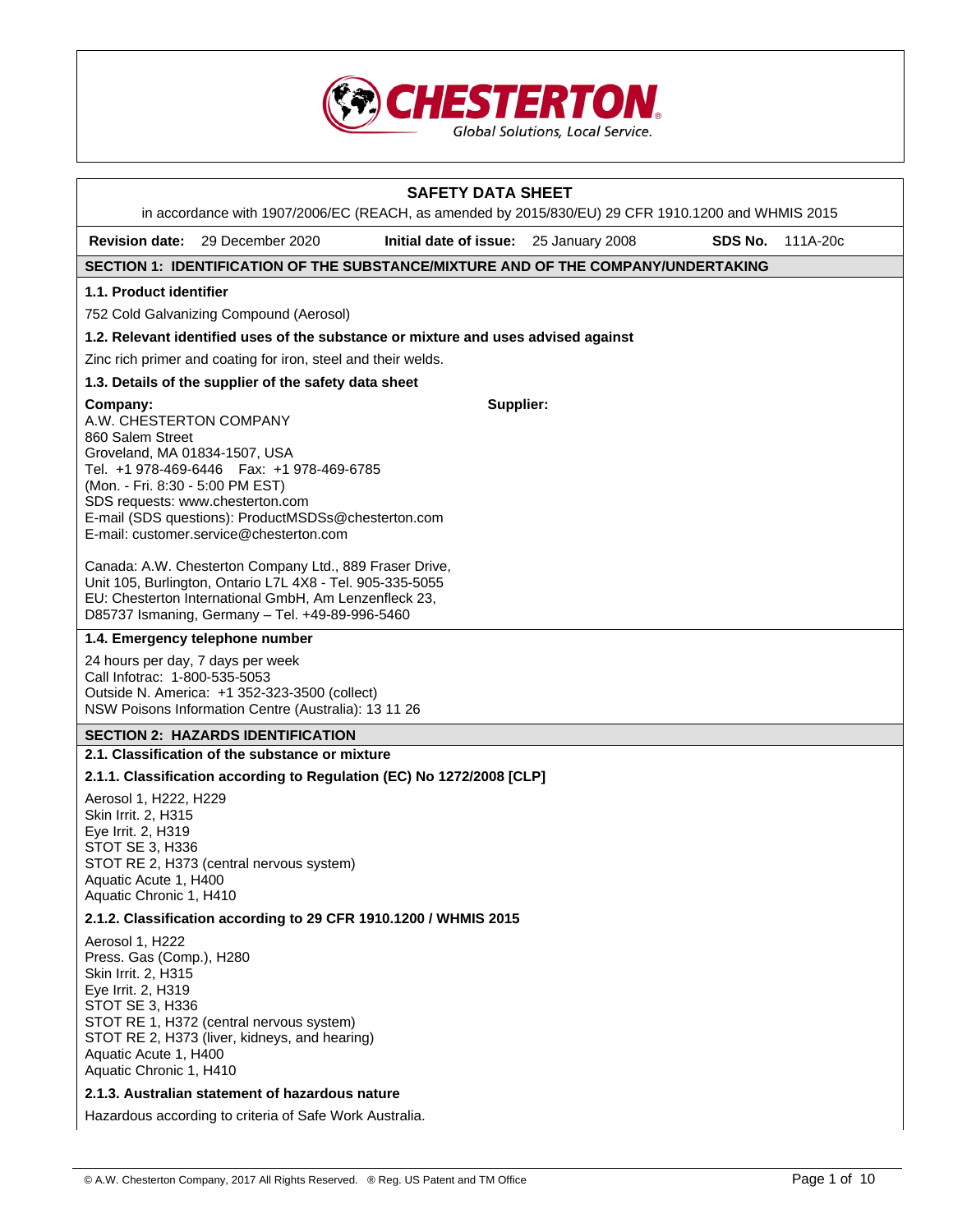## **2.1.4. Additional information**

For full text of H-statements: see SECTIONS 2.2 and 16.

**2.2. Label elements** 

## **2.2.1. Labelling according to Regulation (EC) No 1272/2008 [CLP]**

**Hazard pictograms:** 



| Signal word:                     | Danger                                                                                                               |                                                                                                                                                                                                                                                                                                                                                                                                                                                                                                                                                                                                                                                                                                                                                                                                                                     |
|----------------------------------|----------------------------------------------------------------------------------------------------------------------|-------------------------------------------------------------------------------------------------------------------------------------------------------------------------------------------------------------------------------------------------------------------------------------------------------------------------------------------------------------------------------------------------------------------------------------------------------------------------------------------------------------------------------------------------------------------------------------------------------------------------------------------------------------------------------------------------------------------------------------------------------------------------------------------------------------------------------------|
| <b>Hazard statements:</b>        | H222<br>H229<br>H315<br>H319<br>H336<br>H373<br>H410                                                                 | Extremely flammable aerosol.<br>Pressurized container: May burst if heated.<br>Causes skin irritation.<br>Causes serious eye irritation.<br>May cause drowsiness or dizziness.<br>May cause damage to the central nervous system through prolonged or repeated<br>exposure.                                                                                                                                                                                                                                                                                                                                                                                                                                                                                                                                                         |
| <b>Precautionary statements:</b> | P210<br>P211<br>P251<br>P260<br>P264<br>P271<br>P273<br>P280<br>P304/340<br>P312<br>P337/313<br>P362/364<br>P410/412 | Very toxic to aquatic life with long lasting effects.<br>Keep away from heat, hot surfaces, sparks, open flames and other ignition sources.<br>No smoking.<br>Do not spray on an open flame or other ignition source.<br>Do not pierce or burn, even after use.<br>Do not breathe vapours/spray.<br>Wash skin thoroughly after handling.<br>Use only outdoors or in a well-ventilated area.<br>Avoid release to the environment.<br>Wear protective gloves and eye/face protection.<br>IF INHALED: Remove person to fresh air and keep comfortable for breathing.<br>Call a POISON CENTER or doctor/physician if you feel unwell.<br>If eye irritation persists: Get medical advice/attention.<br>Take off contaminated clothing and wash it before reuse.<br>Protect from sunlight. Do not expose to temperatures exceeding 50 °C. |
| <b>Supplemental information:</b> | None                                                                                                                 |                                                                                                                                                                                                                                                                                                                                                                                                                                                                                                                                                                                                                                                                                                                                                                                                                                     |

# **2.2.2. Labelling according to 29 CFR 1910.1200 / WHMIS 2015**

**Hazard pictograms:** 



| Signal word:              | Danger           |                                                                                               |
|---------------------------|------------------|-----------------------------------------------------------------------------------------------|
| <b>Hazard statements:</b> | H <sub>222</sub> | Extremely flammable aerosol.                                                                  |
|                           | H280             | Contains gas under pressure; may explode if heated.                                           |
|                           | H315             | Causes skin irritation.                                                                       |
|                           | H319             | Causes serious eye irritation.                                                                |
|                           | H336             | May cause drowsiness or dizziness.                                                            |
|                           | H372             | Causes damage to the central nervous system through prolonged or repeated<br>exposure.        |
|                           | H373             | May cause damage to the liver, kidneys and hearing through prolonged or repeated<br>exposure. |
|                           | H410             | Very toxic to aquatic life with long lasting effects.                                         |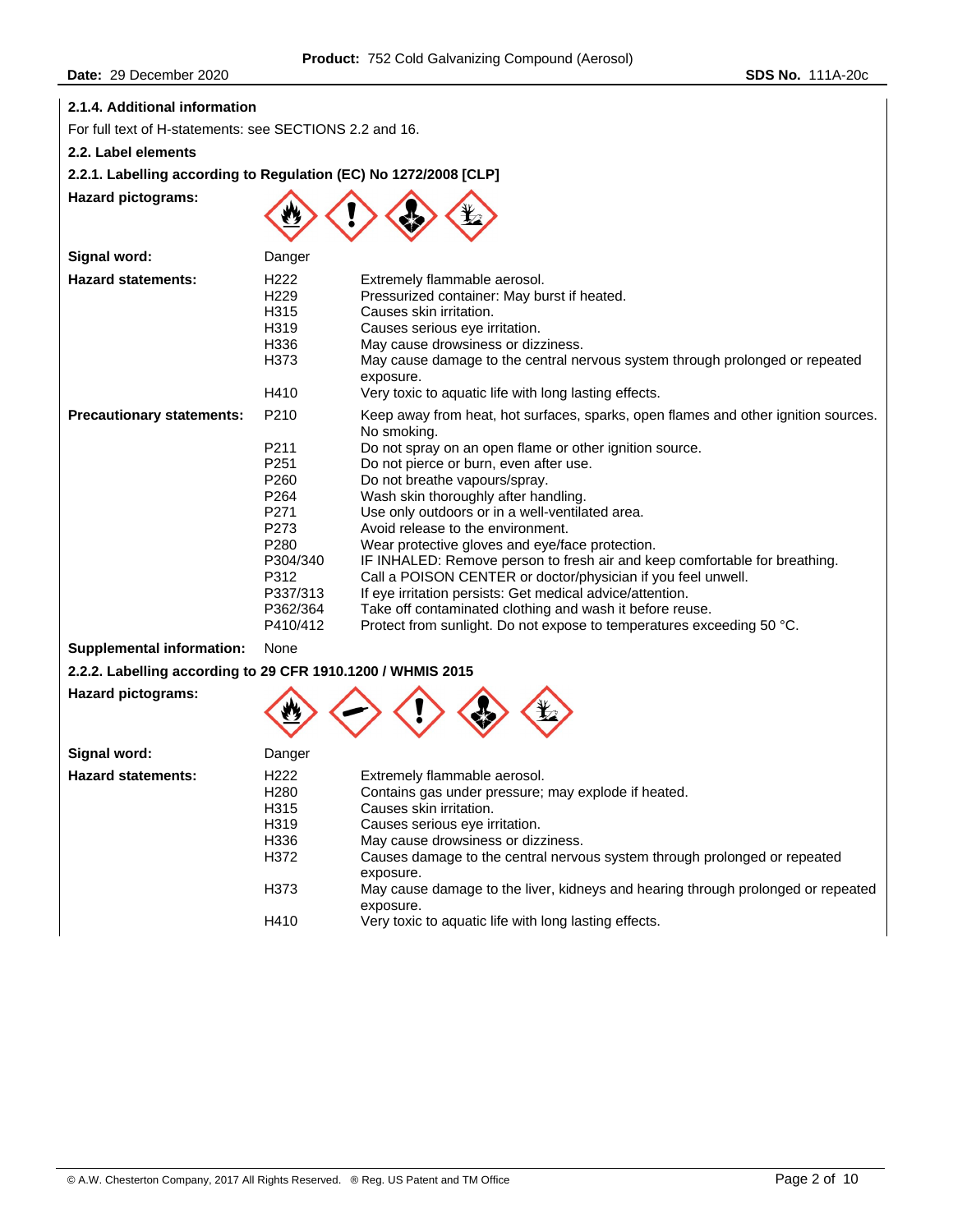| <b>Precautionary statements:</b><br>P210<br>P211<br>P251<br>P260<br>P264<br>P270<br>P271<br>P273<br>P280<br>P302/352<br>P332/313<br>P304/340<br>P312<br>P337/313<br>P362/364<br>P403<br>P410/412<br>P501 |      |          | Keep away from heat, hot surfaces, sparks, open flames and other ignition sources.<br>No smoking.<br>Do not spray on an open flame or other ignition source.<br>Do not pierce or burn, even after use.<br>Do not breathe vapours/spray.<br>Wash skin thoroughly after handling.<br>Do not eat, drink or smoke when using this product.<br>Use only outdoors or in a well-ventilated area.<br>Avoid release to the environment.<br>Wear protective gloves and eye/face protection.<br>IF ON SKIN: Wash with plenty of soap and water.<br>If skin irritation occurs: Get medical advice/attention.<br>IF INHALED: Remove person to fresh air and keep comfortable for breathing.<br>Call a POISON CENTER or doctor/physician if you feel unwell.<br>P305/351/338 IF IN EYES: Rinse cautiously with water for several minutes. Remove contact<br>lenses, if present and easy to do. Continue rinsing.<br>If eye irritation persists: Get medical advice/attention.<br>Take off contaminated clothing and wash it before reuse.<br>Store in a well-ventilated place.<br>Protect from sunlight. Do not expose to temperatures exceeding 50 °C/122 °F.<br>Dispose of contents/container to an approved waste disposal plant. |                          |                                                                                                                                                        |  |  |
|----------------------------------------------------------------------------------------------------------------------------------------------------------------------------------------------------------|------|----------|------------------------------------------------------------------------------------------------------------------------------------------------------------------------------------------------------------------------------------------------------------------------------------------------------------------------------------------------------------------------------------------------------------------------------------------------------------------------------------------------------------------------------------------------------------------------------------------------------------------------------------------------------------------------------------------------------------------------------------------------------------------------------------------------------------------------------------------------------------------------------------------------------------------------------------------------------------------------------------------------------------------------------------------------------------------------------------------------------------------------------------------------------------------------------------------------------------------------|--------------------------|--------------------------------------------------------------------------------------------------------------------------------------------------------|--|--|
| <b>Supplemental information:</b>                                                                                                                                                                         | None |          |                                                                                                                                                                                                                                                                                                                                                                                                                                                                                                                                                                                                                                                                                                                                                                                                                                                                                                                                                                                                                                                                                                                                                                                                                        |                          |                                                                                                                                                        |  |  |
| 2.3. Other hazards                                                                                                                                                                                       |      |          |                                                                                                                                                                                                                                                                                                                                                                                                                                                                                                                                                                                                                                                                                                                                                                                                                                                                                                                                                                                                                                                                                                                                                                                                                        |                          |                                                                                                                                                        |  |  |
| None known                                                                                                                                                                                               |      |          |                                                                                                                                                                                                                                                                                                                                                                                                                                                                                                                                                                                                                                                                                                                                                                                                                                                                                                                                                                                                                                                                                                                                                                                                                        |                          |                                                                                                                                                        |  |  |
| <b>SECTION 3: COMPOSITION/INFORMATION ON INGREDIENTS</b>                                                                                                                                                 |      |          |                                                                                                                                                                                                                                                                                                                                                                                                                                                                                                                                                                                                                                                                                                                                                                                                                                                                                                                                                                                                                                                                                                                                                                                                                        |                          |                                                                                                                                                        |  |  |
| 3.2. Mixtures                                                                                                                                                                                            |      |          |                                                                                                                                                                                                                                                                                                                                                                                                                                                                                                                                                                                                                                                                                                                                                                                                                                                                                                                                                                                                                                                                                                                                                                                                                        |                          |                                                                                                                                                        |  |  |
| Hazardous Ingredients <sup>1</sup>                                                                                                                                                                       |      | % Wt.    | <b>CAS No./</b><br>EC No.                                                                                                                                                                                                                                                                                                                                                                                                                                                                                                                                                                                                                                                                                                                                                                                                                                                                                                                                                                                                                                                                                                                                                                                              | <b>REACH</b><br>Reg. No. | <b>CLP/GHS Classification</b>                                                                                                                          |  |  |
| Zinc                                                                                                                                                                                                     |      | 40-50    | 7440-66-6<br>231-175-3                                                                                                                                                                                                                                                                                                                                                                                                                                                                                                                                                                                                                                                                                                                                                                                                                                                                                                                                                                                                                                                                                                                                                                                                 | <b>NA</b>                | Aquatic Acute 1, H400<br>Aquatic Chronic 1, H410                                                                                                       |  |  |
| Acetone                                                                                                                                                                                                  |      | 10-20    | 67-64-1<br>200-662-2                                                                                                                                                                                                                                                                                                                                                                                                                                                                                                                                                                                                                                                                                                                                                                                                                                                                                                                                                                                                                                                                                                                                                                                                   | <b>NA</b>                | (M-factor: 1)<br>Flam. Liq. 2, H225<br>Eye Irrit. 2, H319<br>STOT SE 3, H336                                                                           |  |  |
| Xylene                                                                                                                                                                                                   |      | $5 - 10$ | 1330-20-7<br>215-535-7                                                                                                                                                                                                                                                                                                                                                                                                                                                                                                                                                                                                                                                                                                                                                                                                                                                                                                                                                                                                                                                                                                                                                                                                 | <b>NA</b>                | <b>EUH066</b><br>Flam. Liq. 3, H226<br>Asp. Tox. 1, H304<br>Acute Tox. 4, H332/H312<br>STOT RE 2, H373 (CNS, liver,<br>kidneys)<br>Skin Irrit. 2, H315 |  |  |
| Butanone (Synonym: Methyl ethyl<br>ketone)                                                                                                                                                               |      | $5 - 10$ | 78-93-3<br>201-159-0                                                                                                                                                                                                                                                                                                                                                                                                                                                                                                                                                                                                                                                                                                                                                                                                                                                                                                                                                                                                                                                                                                                                                                                                   | 01-211945<br>7290-43     | STOT SE 3, H335<br>Flam. Liq. 2, H225<br>Eye Irrit. 2, H319<br>STOT SE 3, H336<br><b>EUH066</b>                                                        |  |  |
| Propane                                                                                                                                                                                                  |      | $1-5$    | 74-98-6<br>200-827-9                                                                                                                                                                                                                                                                                                                                                                                                                                                                                                                                                                                                                                                                                                                                                                                                                                                                                                                                                                                                                                                                                                                                                                                                   | <b>NA</b>                | Flam. Gas 1, H220<br>Press. Gas (Comp.), H280<br>Simple Asphyxiant                                                                                     |  |  |
| Butane**                                                                                                                                                                                                 |      | $1-5$    | 106-97-8<br>203-448-7                                                                                                                                                                                                                                                                                                                                                                                                                                                                                                                                                                                                                                                                                                                                                                                                                                                                                                                                                                                                                                                                                                                                                                                                  | <b>NA</b>                | Flam. Gas 1, H220<br>Press. Gas (Comp.), H280<br>Simple Asphyxiant                                                                                     |  |  |
| Stoddard solvent*                                                                                                                                                                                        |      | $1-5$    | 8052-41-3<br>232-489-3                                                                                                                                                                                                                                                                                                                                                                                                                                                                                                                                                                                                                                                                                                                                                                                                                                                                                                                                                                                                                                                                                                                                                                                                 | <b>NA</b>                | Flam. Liq. 3, H226<br>STOT RE 1, H372D<br>Asp. Tox. 1, H304<br>Skin Irrit. 2, H315<br>STOT SE 3, H336<br>Aquatic Chronic 2, H411                       |  |  |
| Carbon dioxide                                                                                                                                                                                           |      | $1-5$    | 124-38-9<br>204-696-9                                                                                                                                                                                                                                                                                                                                                                                                                                                                                                                                                                                                                                                                                                                                                                                                                                                                                                                                                                                                                                                                                                                                                                                                  | <b>NA</b>                | Press. Gas (Comp.), H280                                                                                                                               |  |  |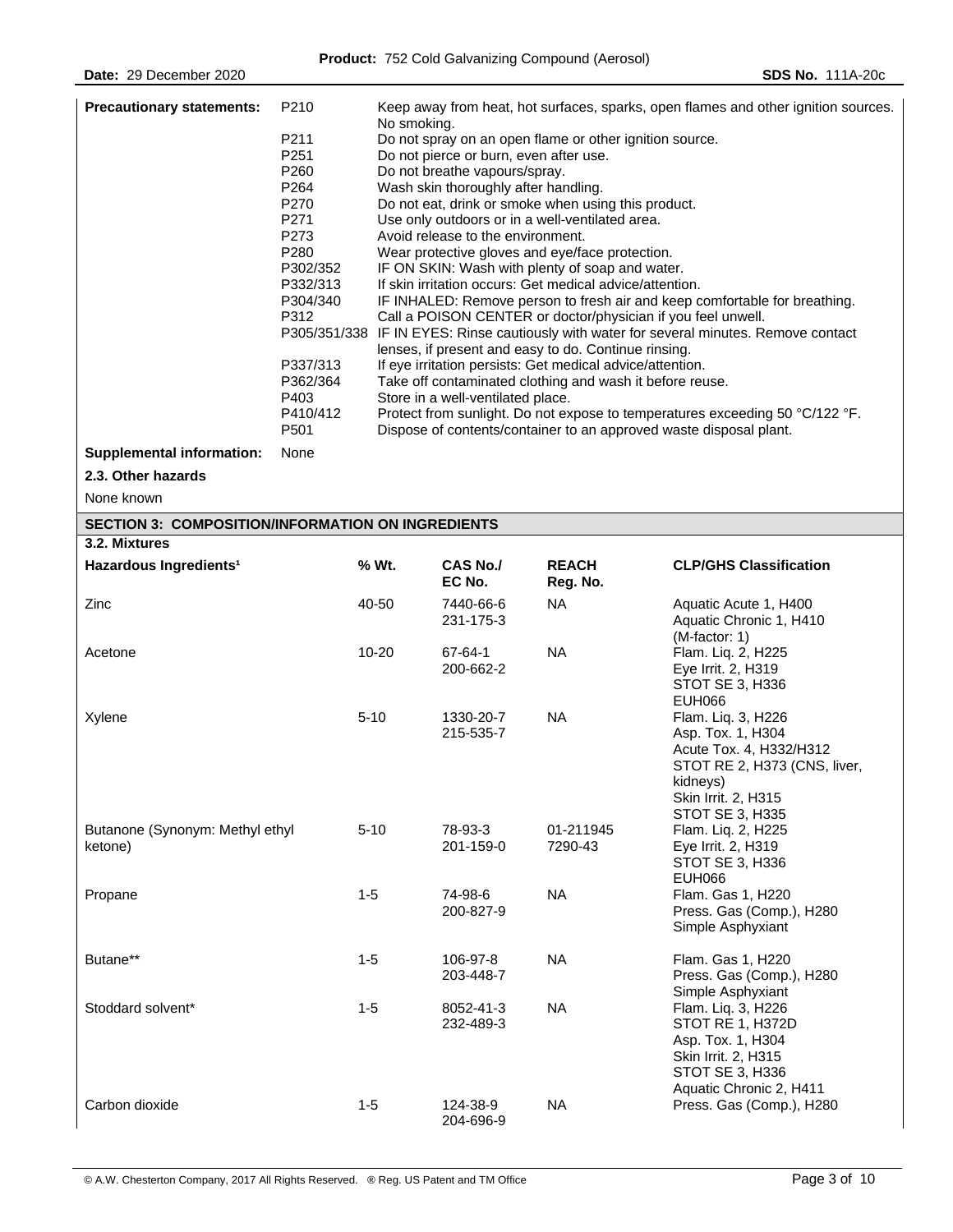| Ethylbenzene                                   | $1 - 2$ | 100-41-4<br>202-849-4 | ΝA        | Flam. Lig. 2, H225<br>Asp. Tox. 1, H304<br>Acute Tox. 4, H332<br>STOT RE 2, H373 (hearing) |
|------------------------------------------------|---------|-----------------------|-----------|--------------------------------------------------------------------------------------------|
| n-Butyl Acetate                                | $1 - 2$ | 123-86-4<br>204-658-1 | <b>NA</b> | Flam. Liq. 3, H226<br>STOT SE 3, H336                                                      |
| For full text of H-statements: see SECTION 16. |         |                       |           |                                                                                            |

\*Contains less than 0.1 % w/w Benzene. \*\*Contains less than 0.1 % w/w 1,3-Butadiene.

| <sup>1</sup> Classified according to: *29 CFR 1910.1200, 1915, 1916, 1917, Mass. Right-to-Know Law (ch. 40, M.G.LO. 111F), California Proposition 65<br>* 1272/2008/EC. GHS. REACH |
|------------------------------------------------------------------------------------------------------------------------------------------------------------------------------------|
| * WHMIS 2015<br>* Safe Work Australia                                                                                                                                              |

# **SECTION 4: FIRST AID MEASURES**

### **4.1. Description of first aid measures**

| Inhalation:          | Remove to fresh air. If not breathing, administer artificial respiration. Contact physician. |
|----------------------|----------------------------------------------------------------------------------------------|
| <b>Skin contact:</b> | Wash skin with soap and water. Contact physician if irritation persists.                     |

**Eye contact:** Flush eyes for at least 15 minutes with large amounts of water. Contact physician if irritation persists.

**Ingestion:** Do not induce vomiting. Contact physician immediately.

#### **4.2. Most important symptoms and effects, both acute and delayed**

Direct contact and vapors may cause eye, nose and throat irritation. Inhalation of vapor concentrations in excess of exposure limits may result in dizziness, headache and other central nervous system effects. Prolonged or repeated skin contact may defat the skin and cause skin irritation.

#### **4.3. Indication of any immediate medical attention and special treatment needed**

Treat symptoms.

#### **SECTION 5: FIREFIGHTING MEASURES**

#### **5.1. Extinguishing media**

**Suitable extinguishing media:** Carbon dioxide, dry chemical or foam.

**Unsuitable extinguishing media:** Water

#### **5.2. Special hazards arising from the substance or mixture**

Contact with water liberates extremely flammable gases. Pressurized containers, when heated, are a potential explosive hazard.

#### **5.3. Advice for firefighters**

Cool exposed containers with water. Recommend Firefighters wear self-contained breathing apparatus.

**Flammability Classification:** NFPA Storage Level III; 16 CFR 1500.3 Extremely flammable aerosol

**HAZCHEM Emergency Action Code:** 3 Y

#### **SECTION 6: ACCIDENTAL RELEASE MEASURES**

## **6.1. Personal precautions, protective equipment and emergency procedures**

Evacuate area. Provide adequate ventilation. Utilize exposure controls and personal protection as specified in Section 8.

## **6.2. Environmental Precautions**

No special requirements.

#### **6.3. Methods and material for containment and cleaning up**

Contain spill to a small area. Keep away from sources of ignition - No smoking. If removal of ignition sources is not possible, then flush material away with water. Pick up with absorbent material (sand, sawdust, clay, etc.) and place in a suitable container for disposal.

#### **6.4. Reference to other sections**

Refer to section 13 for disposal advice.

#### **SECTION 7: HANDLING AND STORAGE**

#### **7.1. Precautions for safe handling**

Use only in well-ventilated areas. Shake well before using. Do not spray on a naked flame or any incandescent material. Keep away from sources of ignition - No Smoking. Vapors are heavier than air and will collect in low areas. Vapor accumulations could flash and/or explode if ignited. After handling, wash before eating, drinking or smoking. Utilize exposure controls and personal protection as specified in Section 8.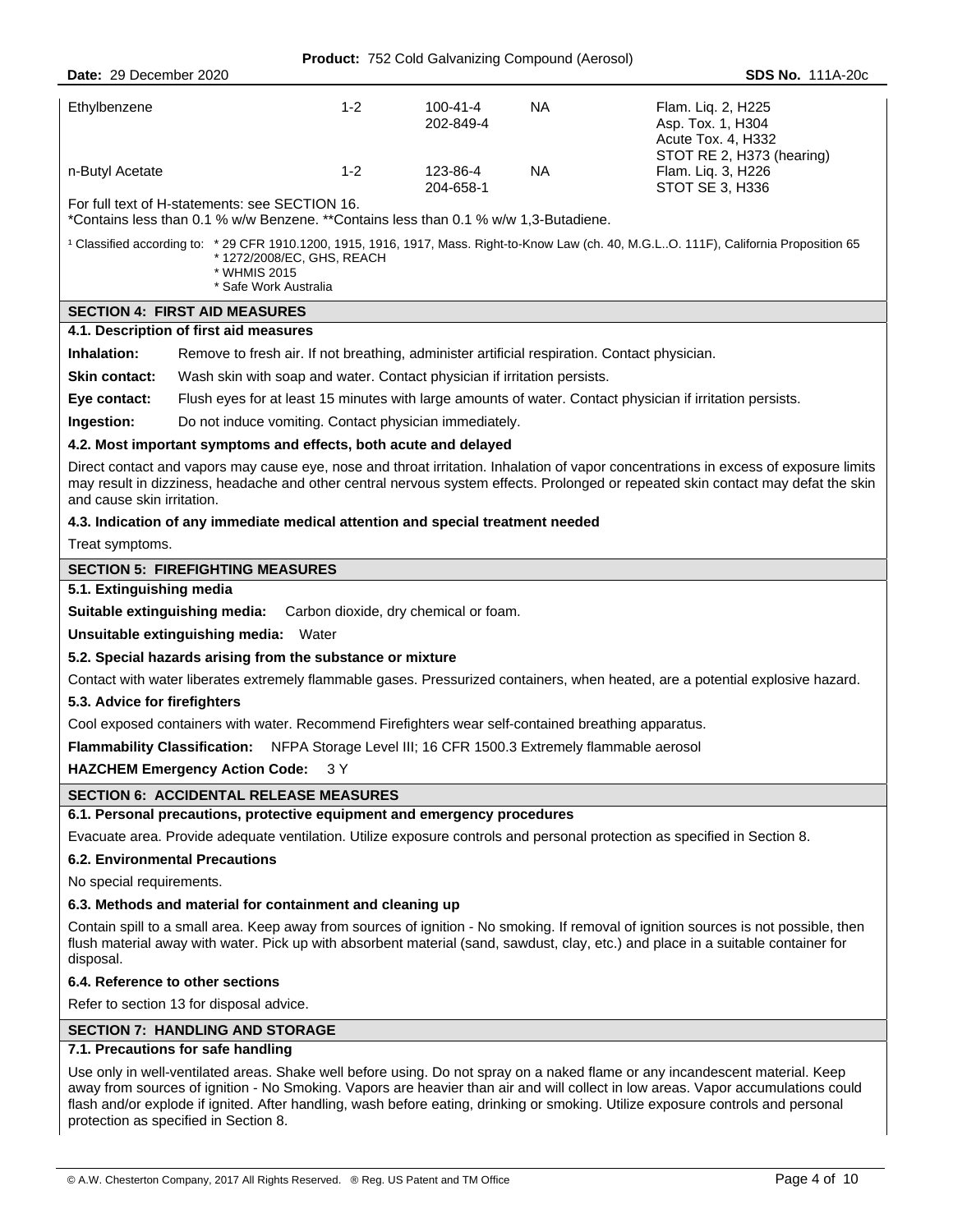## **7.2. Conditions for safe storage, including any incompatibilities**

Pressurized container: protect from sunlight and do not expose to temperatures exceeding 50°C (120°F). Do not pierce or burn, even after use.

### **7.3. Specific end use(s)**

No special precautions.

### **SECTION 8: EXPOSURE CONTROLS/PERSONAL PROTECTION**

#### **8.1. Control parameters**

#### **Occupational exposure limit values**

| <b>Ingredients</b> | <b>OSHA PEL1</b> |                   | <b>ACGIH TLV<sup>2</sup></b> |                     | UK WEL <sup>3</sup>    |                        | <b>AUSTRALIA ES4</b>   |                     |
|--------------------|------------------|-------------------|------------------------------|---------------------|------------------------|------------------------|------------------------|---------------------|
|                    | ppm              | mg/m <sup>3</sup> | ppm                          | mg/m <sup>3</sup>   | ppm                    | mg/m <sup>3</sup>      | ppm                    | mg/m <sup>3</sup>   |
| <b>Zinc</b>        |                  | 15                |                              | 10                  |                        |                        |                        | 10                  |
| Acetone            | 1000             | 2400              | 250<br>STEL:<br>500          |                     | 500<br>STEL:<br>1500   | 1210<br>STEL:<br>3620  | 500<br>STEL:<br>1000   | 1185<br>2375        |
| Xylene             | 100              | 435               | 100<br>STEL:<br>150          | 434<br>STEL:<br>651 | 50<br>STEL:<br>100     | 220<br>STEL:<br>441    | 80<br>STEL:<br>150     | 350<br>655          |
| <b>Butanone</b>    | 200              | 590               | 200<br>STEL:<br>300          | 590<br>STEL:<br>885 | 200<br>STEL:<br>300    | 600<br>STEL:<br>899    | 150<br>STEL:<br>300    | 445<br>STEL:<br>890 |
| Propane            | 1000             | 1800              | $\star$                      |                     | 1000                   |                        | $\star$                |                     |
| <b>Butane</b>      |                  |                   | STEL:<br>1000                |                     | 600<br>STEL:<br>750    | 1450<br>1810           | 800                    | 1900                |
| Stoddard solvent   | 500              | 2900              | 100                          | 525                 | —                      | -                      | $\qquad \qquad -$      | 790                 |
| Carbon dioxide     | 5000             | 9000              | 5000<br>STEL:<br>30000       | 9000<br>54000       | 5000<br>STEL:<br>15000 | 9150<br>STEL:<br>27400 | 5000<br>STEL:<br>30000 | 9000<br>54000       |
| Ethylbenzene       | 100              | 435               | 20                           |                     | 100<br>STEL:<br>125    | 441<br>STEL:<br>552    | 100<br>STEL:<br>125    | 434<br>543          |
| n-Butyl Acetate    | 150              | 710               | 150<br>STEL:<br>200          |                     | 150<br>STEL:<br>200    | 724<br>STEL:<br>966    | 150<br>STEL:<br>713    | 200<br>950          |
|                    |                  |                   |                              |                     |                        |                        |                        |                     |

\*Simple asphyxiant.

<sup>1</sup> United States Occupational Health & Safety Administration permissible exposure limits

² American Conference of Governmental Industrial Hygienists threshold limit values

<sup>3</sup> EH40 Workplace exposure limits, Health & Safety Executive

⁴ Adopted National Exposure Standards for Atmospheric Contaminants in the Occupational Environment [NOHSC:1003]

#### **Derived No Effect Level (DNEL) according to Regulation (EC) No 1907/2006:**

**Workers** 

| Substance       | Route of exposure | Potential health effects  | <b>DNEL</b>          |
|-----------------|-------------------|---------------------------|----------------------|
| <b>Butanone</b> | Inhalation        | Chronic effects, systemic | $600 \text{ ma/m}^3$ |
|                 | Dermal            | Chronic effects, systemic | 1161 mg/kg bw/day    |

#### **Predicted No Effect Concentration (PNEC) according to Regulation (EC) No 1907/2006:**

| Substance       | Environmental protection target    | <b>PNEC</b> |
|-----------------|------------------------------------|-------------|
| <b>Butanone</b> | Fresh water                        | 55.8 mg/l   |
|                 | Marine water                       | 55.8 mg/l   |
|                 | Water, intermittent release        | 55.8 mg/l   |
|                 | Sediments                          | 284.7 mg/kg |
|                 | Food chain                         | 1000 mg/kg  |
|                 | Microorganisms in sewage treatment | 709 mg/l    |
|                 | Soil (agricultural)                | 22.5 mg/kg  |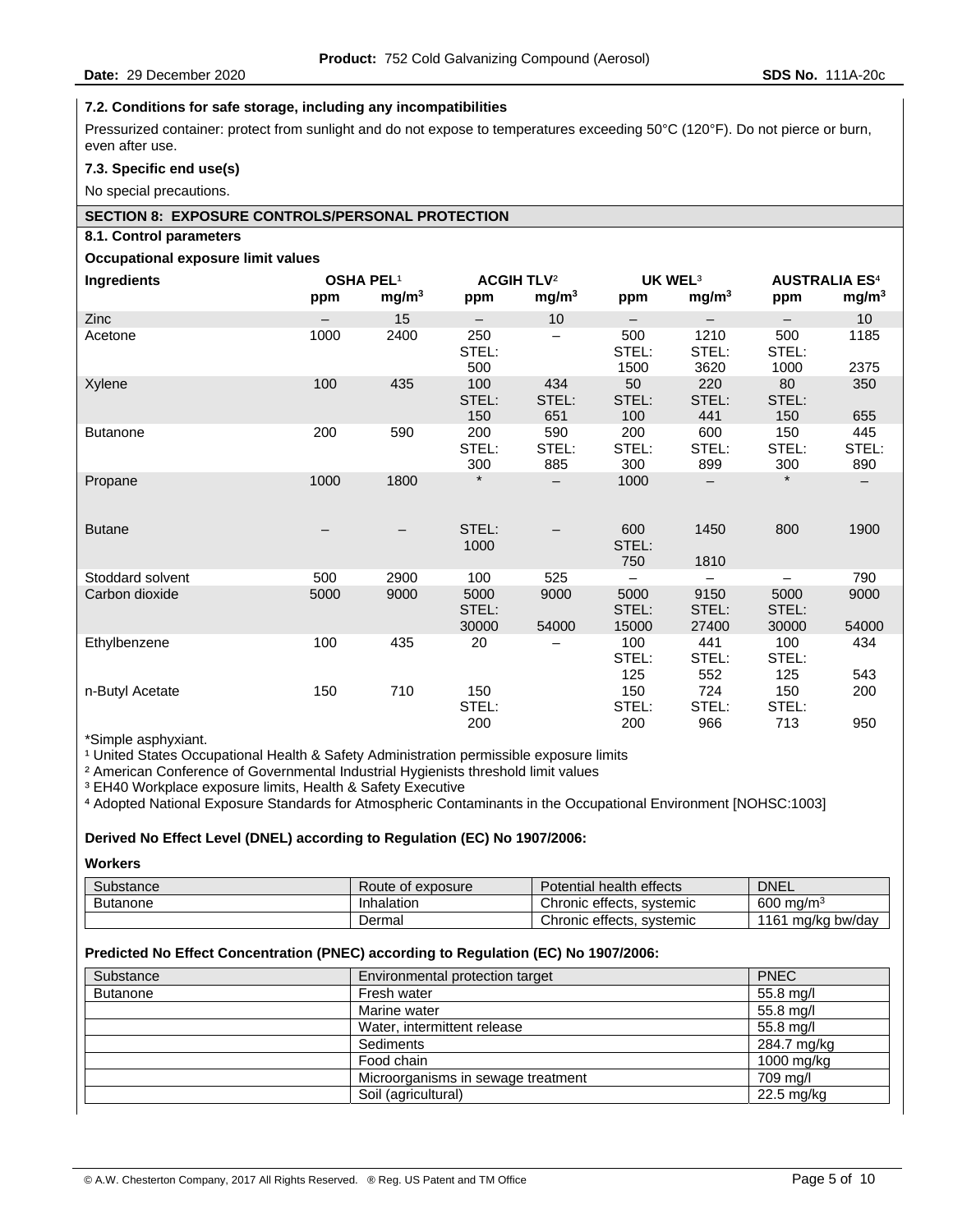# **8.2. Exposure controls 8.2.1. Engineering measures**  Provide sufficient explosion-proof ventilation to keep the vapor concentrations below the exposure limits. **8.2.2. Individual protection measures Respiratory protection:** If exposure limits are exceeded, use approved organic vapor respirator (e.g., EN filter type A/P). When using in poorly ventilated and confined spaces, use a fresh air supply respirator or a selfcontained breathing apparatus. **Protective gloves:** Chemical resistant gloves (e.g., natural rubber, neoprene or PVC) Acetone: Contact type Glove material Layer thickness Breakthrough time\* Full butyl rubber 0.7 mm  $\vert$  > 480 min. Splash | natural rubber | 0.6 mm | > 10 min. \*Determined according to EN374 standard. **Eye and face protection:** Recommend safety glasses. **Other: Impervious clothing as necessary for repetitive, prolonged skin contact. 8.2.3. Environmental exposure controls**  Refer to sections 6 and 12. **SECTION 9: PHYSICAL AND CHEMICAL PROPERTIES 9.1. Information on basic physical and chemical properties Physical state Contract State liquid Contract Contract Contract Contract Contract Contract Contract Contract Contract Contract Contract Contract Contract Contract Contract Contract Contract Contract Contract Contrac Colour Colour Colour Example 3 and Colour threshold** and determined **notice initial boiling point** 56°C (133°F), product only **Colour pressure** @ 20°C and determined **Initial boiling point** 56°C (133°F), product only **Vapour pressure @ 20**°**C** not determined **Melting point** not applicable **% Aromatics by weight** 9.4 **% Volatile (by volume)** 67% **pH** not applicable **Flash point** -18°C (0°F) **Relative density** 1.47 kg/l **Method** PM Closed Cup, product only **Weight per volume** 12.24 lbs/gal. **Viscosity** not determined **Coefficient (water/oil)** not determined **Autoignition temperature** not determined **Vapour density (air=1)** > 1 **Decomposition temperature** no data available **Rate of evaporation (ether=1)**  $\leq$  1 **Upper/lower flammability or explosive limits**  LEL: 1.2; UEL: 9.9 **Solubility in water** partially soluble **Flammability (solid, gas)** extremely flammable (propellant) **Oxidising properties** not determined **Explosive properties** not determined **9.2. Other information**  None **SECTION 10: STABILITY AND REACTIVITY 10.1. Reactivity**  Refer to sections 10.3 and 10.5. **10.2. Chemical stability**  Stable **10.3. Possibility of hazardous reactions**  No dangerous reactions known under conditions of normal use. **10.4. Conditions to avoid**  Open flames, heat, sparks and red hot surfaces. **10.5. Incompatible materials**  Strong acids, alkalis and strong oxidizers like liquid Chlorine and concentrated Oxygen. **10.6. Hazardous decomposition products**  Carbon Monoxide, Carbon Dioxide and other toxic fumes (thermal decomposition).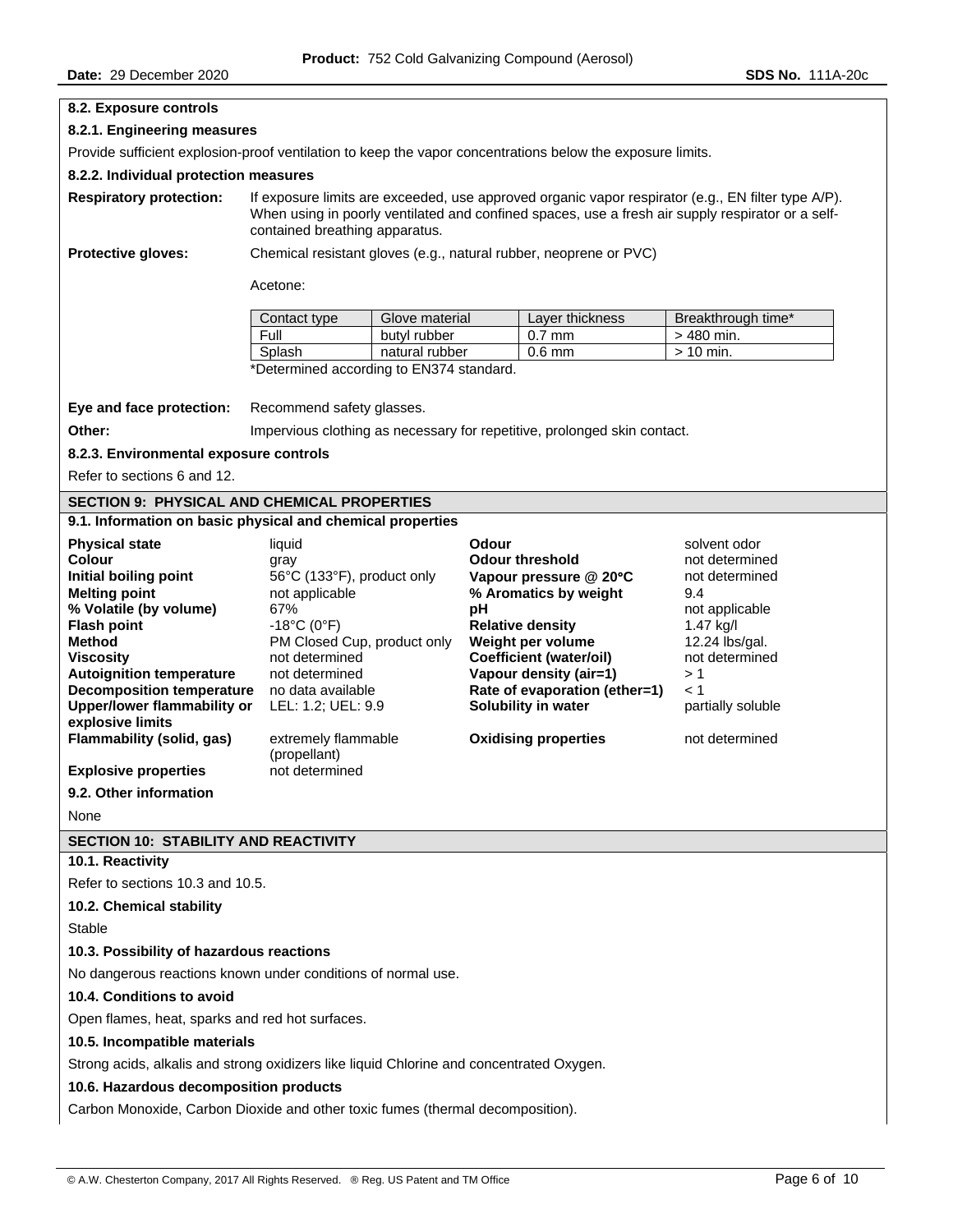| <b>SECTION 11: TOXICOLOGICAL INFORMATION</b>   |                                                                                                                                                                                                                                                                           |                        |                |  |  |
|------------------------------------------------|---------------------------------------------------------------------------------------------------------------------------------------------------------------------------------------------------------------------------------------------------------------------------|------------------------|----------------|--|--|
| 11.1. Information on toxicological effects     |                                                                                                                                                                                                                                                                           |                        |                |  |  |
| Primary route of exposure<br>under normal use: | Inhalation, skin and eye contact. Personnel with pre-existing eye, skin and respiratory disorders<br>may be aggravated by exposure.                                                                                                                                       |                        |                |  |  |
| Acute toxicity -                               |                                                                                                                                                                                                                                                                           |                        |                |  |  |
| Oral:                                          | Based on available data on components, the classification criteria are not met.<br>$ATE-mix = 15588 \text{ mg/kg}$ .                                                                                                                                                      |                        |                |  |  |
|                                                | Substance                                                                                                                                                                                                                                                                 | <b>Test</b>            | Result         |  |  |
|                                                | Acetone                                                                                                                                                                                                                                                                   | LD50, rat              | 5800 mg/kg     |  |  |
|                                                | Xylene                                                                                                                                                                                                                                                                    | LD50, rat              | 2840 mg/kg     |  |  |
|                                                | <b>Butanone</b>                                                                                                                                                                                                                                                           | LD50, rat              | $> 2600$ mg/kg |  |  |
|                                                | Stoddard solvent                                                                                                                                                                                                                                                          | LD50, rat              | > 5000 mg/kg   |  |  |
|                                                | Ethylbenzene                                                                                                                                                                                                                                                              | LD50, rat              | 3500 mg/kg     |  |  |
|                                                | n-Butyl Acetate                                                                                                                                                                                                                                                           | LD50, rat              | 13100 mg/kg    |  |  |
| Dermal:                                        | Based on available data on components, the classification criteria are not met.<br>$ATE-mix = 13431 mg/kg$ .                                                                                                                                                              |                        |                |  |  |
|                                                | Substance                                                                                                                                                                                                                                                                 | <b>Test</b>            | Result         |  |  |
|                                                | Acetone                                                                                                                                                                                                                                                                   | LD50, rabbit           | 15800 mg/kg    |  |  |
|                                                | Xylene                                                                                                                                                                                                                                                                    | LC50, rabbit           | > 4350 mg/kg   |  |  |
|                                                | <b>Butanone</b>                                                                                                                                                                                                                                                           | LD50, rabbit           | > 8000 mg/kg   |  |  |
|                                                | Stoddard solvent                                                                                                                                                                                                                                                          | LC50, rabbit           | > 3000 mg/kg   |  |  |
|                                                | Ethylbenzene                                                                                                                                                                                                                                                              | LC50, rabbit           | 15354 mg/kg    |  |  |
|                                                | n-Butyl Acetate                                                                                                                                                                                                                                                           | LD50, rabbit           | > 14100 mg/kg  |  |  |
| Inhalation:                                    | Based on available data on components, the classification criteria are not met.<br>ATE-mix = 102.41 mg/kg (vapor). Excessive inhalation of vapors will irritate the eyes and respiratory<br>tract and cause dizziness, headache and other central nervous system effects. |                        |                |  |  |
|                                                | Substance                                                                                                                                                                                                                                                                 | <b>Test</b>            | Result         |  |  |
|                                                | Acetone                                                                                                                                                                                                                                                                   | LC50, rat, 4 hours     | 76 mg/l        |  |  |
|                                                | Xylene                                                                                                                                                                                                                                                                    | LC50, rat, 4 hours     | 28 mg/l        |  |  |
|                                                | <b>Butanone</b>                                                                                                                                                                                                                                                           | LC50, rat, 4 hours     | 34.5 mg/l      |  |  |
|                                                | Stoddard solvent<br>LC50, rat, 4 hours<br>$> 5.5$ mg/l                                                                                                                                                                                                                    |                        |                |  |  |
|                                                | Ethylbenzene                                                                                                                                                                                                                                                              | LC50, rat, 4 hours     | 17.2 mg/l      |  |  |
|                                                | n-Butyl Acetate                                                                                                                                                                                                                                                           | LC50, rat, 4 hours     | $> 21$ mg/l    |  |  |
| <b>Skin corrosion/irritation:</b>              | Causes skin irritation.                                                                                                                                                                                                                                                   |                        |                |  |  |
| Serious eye damagel<br>irritation:             | Causes serious eye irritation.                                                                                                                                                                                                                                            |                        |                |  |  |
|                                                | Substance                                                                                                                                                                                                                                                                 | <b>Test</b>            | Result         |  |  |
|                                                | Acetone                                                                                                                                                                                                                                                                   | Eye irritation, rabbit | Irritating     |  |  |
|                                                | <b>Butanone</b>                                                                                                                                                                                                                                                           | Eye irritation, rabbit | Irritating     |  |  |
| <b>Respiratory or skin</b><br>sensitisation:   | Not expected to cause sensitization.                                                                                                                                                                                                                                      |                        |                |  |  |
| Germ cell mutagenicity:                        | Hazardous ingredients: mutagenicity not suspected for humans.                                                                                                                                                                                                             |                        |                |  |  |
| Carcinogenicity:                               | The International Agency for Research on Cancer (IARC) has designated Ethylbenzene as possibly<br>carcinogenic to humans (group 2B).                                                                                                                                      |                        |                |  |  |
| <b>Reproductive toxicity:</b>                  | Hazardous ingredients: not expected to be reproductive toxicants.                                                                                                                                                                                                         |                        |                |  |  |
| <b>STOT-single exposure:</b>                   | May cause drowsiness or dizziness.                                                                                                                                                                                                                                        |                        |                |  |  |
| <b>STOT-repeated exposure:</b>                 | Reports have associated repeated or prolonged occupational overexposure to all solvents with                                                                                                                                                                              |                        |                |  |  |
|                                                | permanent brain and nervous system damage. Lab animals exposed to Xylene vapor showed<br>embryo/fetotoxic, hearing loss and liver and kidney effects.                                                                                                                     |                        |                |  |  |
| <b>Aspiration hazard:</b>                      | Based on available data, the classification criteria are not met.                                                                                                                                                                                                         |                        |                |  |  |
| <b>Other information:</b>                      | None known                                                                                                                                                                                                                                                                |                        |                |  |  |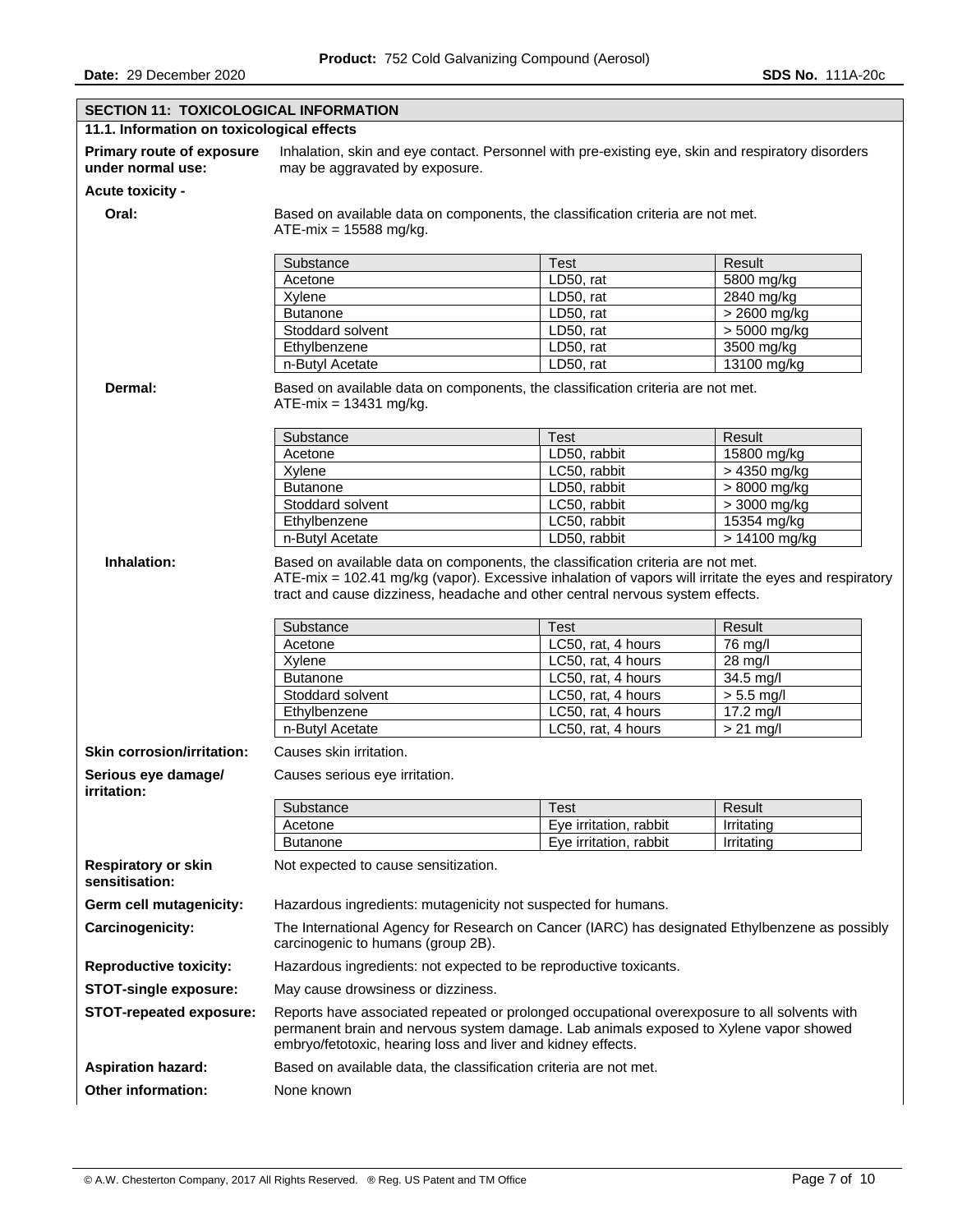#### **SECTION 12: ECOLOGICAL INFORMATION**

Ecotoxicological data have not been determined specifically for this product. The information given below is based on a knowledge of the components and the ecotoxicology of similar substances.

#### **12.1. Toxicity**

Very toxic to aquatic organisms, may cause long-term adverse effects in the aquatic environment.

#### **12.2. Persistence and degradability**

Solvents (vapor phase): will degrade in air; biodegradable.

#### **12.3. Bioaccumulative potential**

Xylene, Ethylbenzene, Butanone, n-Butyl Acetate, Acetone: low potential for bioaccumulation (BCF < 100). The bioaccumulation of Zinc may be important in aquatic environments.

#### **12.4. Mobility in soil**

Liquid. Insoluble in water. In determining environmental mobility, consider the product's physical and chemical properties (see Section 9). Solvents (Xylene, Ethylbenzene, Butanone, Stoddard solvent, n-Butyl Acetate, Acetone): will rapidly evaporate to the air if released into the environment.

#### **12.5. Results of PBT and vPvB assessment**

Not available

#### **12.6. Other adverse effects**

None known

#### **SECTION 13: DISPOSAL CONSIDERATIONS**

## **13.1. Waste treatment methods**

Product should be disposed of as hazardous waste. Incinerate absorbed material with a properly licensed facility. Incinerate pressurized or sealed containers in an approved facility. Check local, state and national/federal regulations and comply with the most stringent requirement. This product is classified as a hazardous waste according to 2008/98/EC.

## **SECTION 14: TRANSPORT INFORMATION**

| 14.1. UN number                                         |                                                                                                                                          |
|---------------------------------------------------------|------------------------------------------------------------------------------------------------------------------------------------------|
| ADR/RID/ADN/IMDG/ICAO:                                  | <b>UN1950</b>                                                                                                                            |
| TDG:                                                    | <b>UN1950</b>                                                                                                                            |
| US DOT:                                                 | <b>UN1950</b>                                                                                                                            |
| 14.2. UN proper shipping name                           |                                                                                                                                          |
| ICAO:                                                   | Aerosols, Flammable                                                                                                                      |
| IMDG:                                                   | Aerosols                                                                                                                                 |
| <b>ADR/RID/ADN:</b>                                     | Aerosols, flammable                                                                                                                      |
| TDG:                                                    | Aerosols, flammable                                                                                                                      |
| US DOT:                                                 | Aerosols, flammable                                                                                                                      |
| 14.3. Transport hazard class(es)                        |                                                                                                                                          |
| ADR/RID/ADN/IMDG/ICAO:                                  | 2.1                                                                                                                                      |
| TDG:                                                    | 2.1                                                                                                                                      |
| US DOT:                                                 | 2.1                                                                                                                                      |
| 14.4. Packing group                                     |                                                                                                                                          |
| ADR/RID/ADN/IMDG/ICAO:                                  | <b>NOT APPLICABLE</b>                                                                                                                    |
| TDG:                                                    | <b>NOT APPLICABLE</b>                                                                                                                    |
| US DOT:                                                 | <b>NOT APPLICABLE</b>                                                                                                                    |
| 14.5. Environmental hazards                             |                                                                                                                                          |
| NO ENVIRONMENTAL HAZARDS                                |                                                                                                                                          |
| 14.6. Special precautions for user                      |                                                                                                                                          |
| NO SPECIAL PRECAUTIONS FOR USER                         |                                                                                                                                          |
|                                                         | 14.7. Transport in bulk according to Annex II of MARPOL73/78 and the IBC Code                                                            |
| <b>NOT APPLICABLE</b>                                   |                                                                                                                                          |
| 14.8. Other information                                 |                                                                                                                                          |
| NO. 126                                                 | US DOT: Shipped as Limited Quantity in packaging having a rated capacity gross weight of 66 lb. or less (49 CFR 173.306(a),(3),(i)). ERG |
| <b>IMDG:</b> EmS. F-D, S-U, Shipped as Limited Quantity |                                                                                                                                          |
|                                                         | ADR: Classification code 5F, Tunnel restriction code (E), Shipped as Limited Quantity                                                    |
|                                                         |                                                                                                                                          |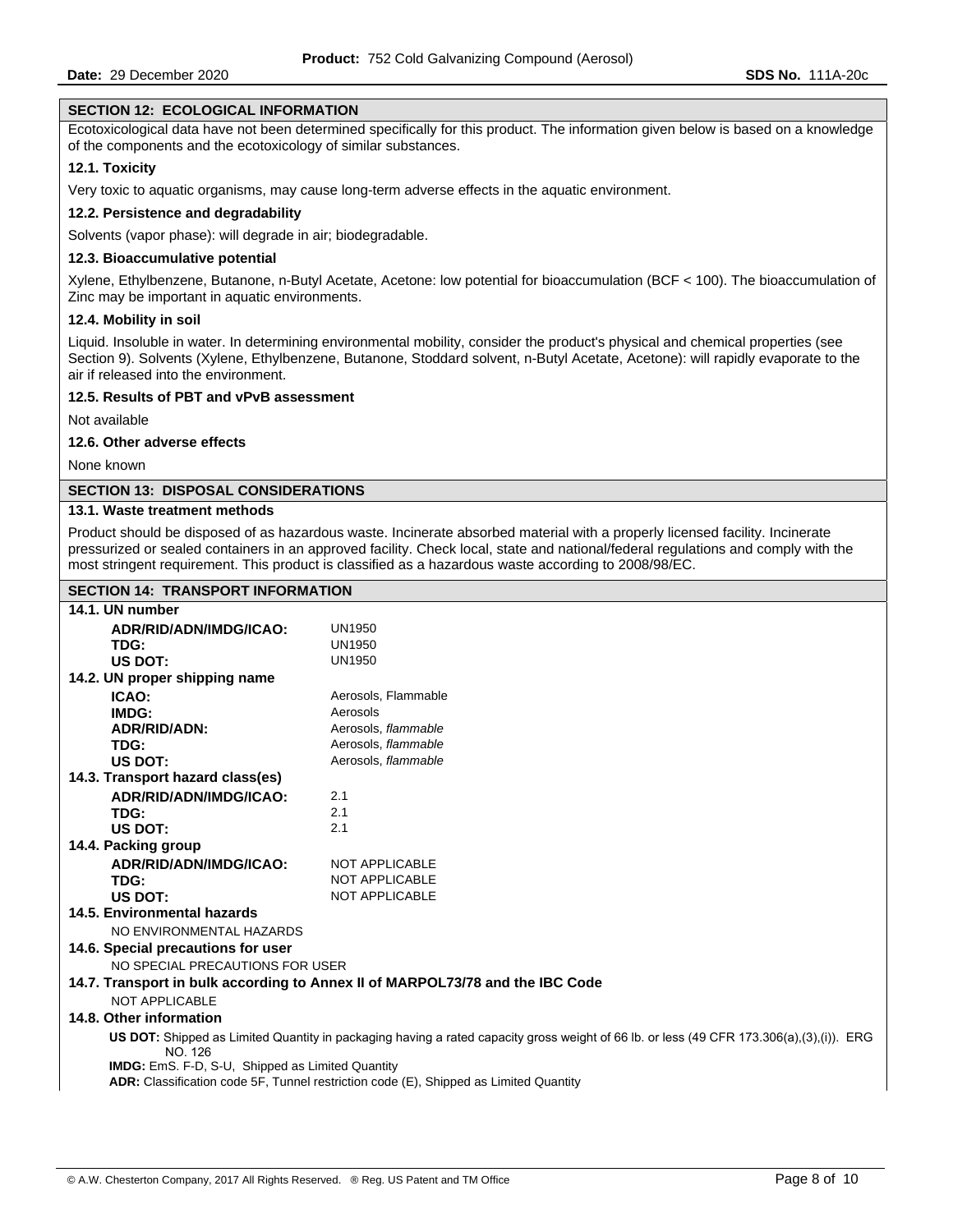| <b>SECTION 15: REGULATORY INFORMATION</b>                                                                            |                                                                                                                        |  |
|----------------------------------------------------------------------------------------------------------------------|------------------------------------------------------------------------------------------------------------------------|--|
| 15.1. Safety, health and environmental regulations/legislation specific for the substance or mixture                 |                                                                                                                        |  |
| 15.1.1. EU regulations                                                                                               |                                                                                                                        |  |
| Authorisations under Title VII: Not applicable                                                                       |                                                                                                                        |  |
| <b>Restrictions under Title VIII:</b>                                                                                | None                                                                                                                   |  |
| <b>Other EU regulations:</b>                                                                                         | Directive 75/324/EEC on the approximation of the laws of the Member States relating to aerosol                         |  |
|                                                                                                                      | dispensers. Directive 94/33/EC on the protection of young people at work.                                              |  |
| 15.1.2. National regulations                                                                                         |                                                                                                                        |  |
| US EPA SARA TITLE III                                                                                                |                                                                                                                        |  |
| 312 Hazards:                                                                                                         | 313 Chemicals:                                                                                                         |  |
| Fire                                                                                                                 | Zinc<br>7440-66-6<br>40-50%                                                                                            |  |
| Immediate                                                                                                            | Xylene<br>1330-20-7<br>5-10%                                                                                           |  |
| Delayed<br><b>Pressure Release</b>                                                                                   | Ethylbenzene 100-41-4<br>$1 - 2%$<br>TSCA: All chemical components are listed in the TSCA inventory.                   |  |
|                                                                                                                      | Other national regulations: National implementations of the EC Directives referred to in section 15.1.1.               |  |
| 15.2. Chemical safety assessment                                                                                     |                                                                                                                        |  |
|                                                                                                                      |                                                                                                                        |  |
| No Chemical Safety Assessment has been carried out for this substance/mixture by the supplier.                       |                                                                                                                        |  |
| <b>SECTION 16: OTHER INFORMATION</b><br><b>Abbreviations</b>                                                         | ADN: European Agreement concerning the International Carriage of Dangerous Goods by Inland Waterways                   |  |
| and acronyms:                                                                                                        | ADR: European Agreement concerning the International Carriage of Dangerous Goods by Road                               |  |
|                                                                                                                      | ATE: Acute Toxicity Estimate                                                                                           |  |
|                                                                                                                      | <b>BCF: Bioconcentration Factor</b>                                                                                    |  |
|                                                                                                                      | cATpE: Converted Acute Toxicity point Estimate<br>CLP: Classification Labelling Packaging Regulation (1272/2008/EC)    |  |
|                                                                                                                      | ES: Exposure Standard                                                                                                  |  |
|                                                                                                                      | GHS: Globally Harmonized System                                                                                        |  |
|                                                                                                                      | ICAO: International Civil Aviation Organization<br>IMDG: International Maritime Dangerous Goods                        |  |
| LC50: Lethal Concentration to 50 % of a test population                                                              |                                                                                                                        |  |
| LD50: Lethal Dose to 50% of a test population                                                                        |                                                                                                                        |  |
| LOEL: Lowest Observed Effect Level<br>N/A: Not Applicable                                                            |                                                                                                                        |  |
| NA: Not Available                                                                                                    |                                                                                                                        |  |
| NOEC: No Observed Effect Concentration                                                                               |                                                                                                                        |  |
| NOEL: No Observed Effect Level                                                                                       |                                                                                                                        |  |
| OECD: Organization for Economic Co-operation and Development<br>PBT: Persistent, Bioaccumulative and Toxic substance |                                                                                                                        |  |
|                                                                                                                      | (Q)SAR: Quantitative Structure-Activity Relationship                                                                   |  |
|                                                                                                                      | REACH: Registration, Evaluation, Authorisation and Restriction of Chemicals Regulation (1907/2006/EC)                  |  |
|                                                                                                                      | REL: Recommended Exposure Limit<br>RID: Regulations concerning the International Carriage of Dangerous Goods by Rail   |  |
|                                                                                                                      | SDS: Safety Data Sheet                                                                                                 |  |
|                                                                                                                      | STEL: Short Term Exposure Limit                                                                                        |  |
|                                                                                                                      | STOT RE: Specific Target Organ Toxicity, Repeated Exposure<br>STOT SE: Specific Target Organ Toxicity, Single Exposure |  |
|                                                                                                                      | TDG: Transportation of Dangerous Goods (Canada)                                                                        |  |
|                                                                                                                      | TWA: Time Weighted Average                                                                                             |  |
|                                                                                                                      | US DOT: United States Department of Transportation<br>vPvB: very Persistent and very Bioaccumulative substance         |  |
|                                                                                                                      | WEL: Workplace Exposure Limit                                                                                          |  |
|                                                                                                                      | WHMIS: Workplace Hazardous Materials Information System                                                                |  |
| Other abbreviations and acronyms can be looked up at www.wikipedia.org.                                              |                                                                                                                        |  |
| Key literature references<br>and sources for data:                                                                   | Commission des normes, de l'équité, de la santé et de la sécurité du travail (CNESST)                                  |  |
|                                                                                                                      | Chemical Classification and Information Database (CCID)<br>European Chemicals Agency (ECHA) - Information on Chemicals |  |
|                                                                                                                      | Hazardous Chemical Information System (HCIS)                                                                           |  |
|                                                                                                                      | National Institute of Technology and Evaluation (NITE)                                                                 |  |
|                                                                                                                      | Swedish Chemicals Agency (KEMI)<br>U.S. National Library of Medicine Toxicology Data Network (TOXNET)                  |  |